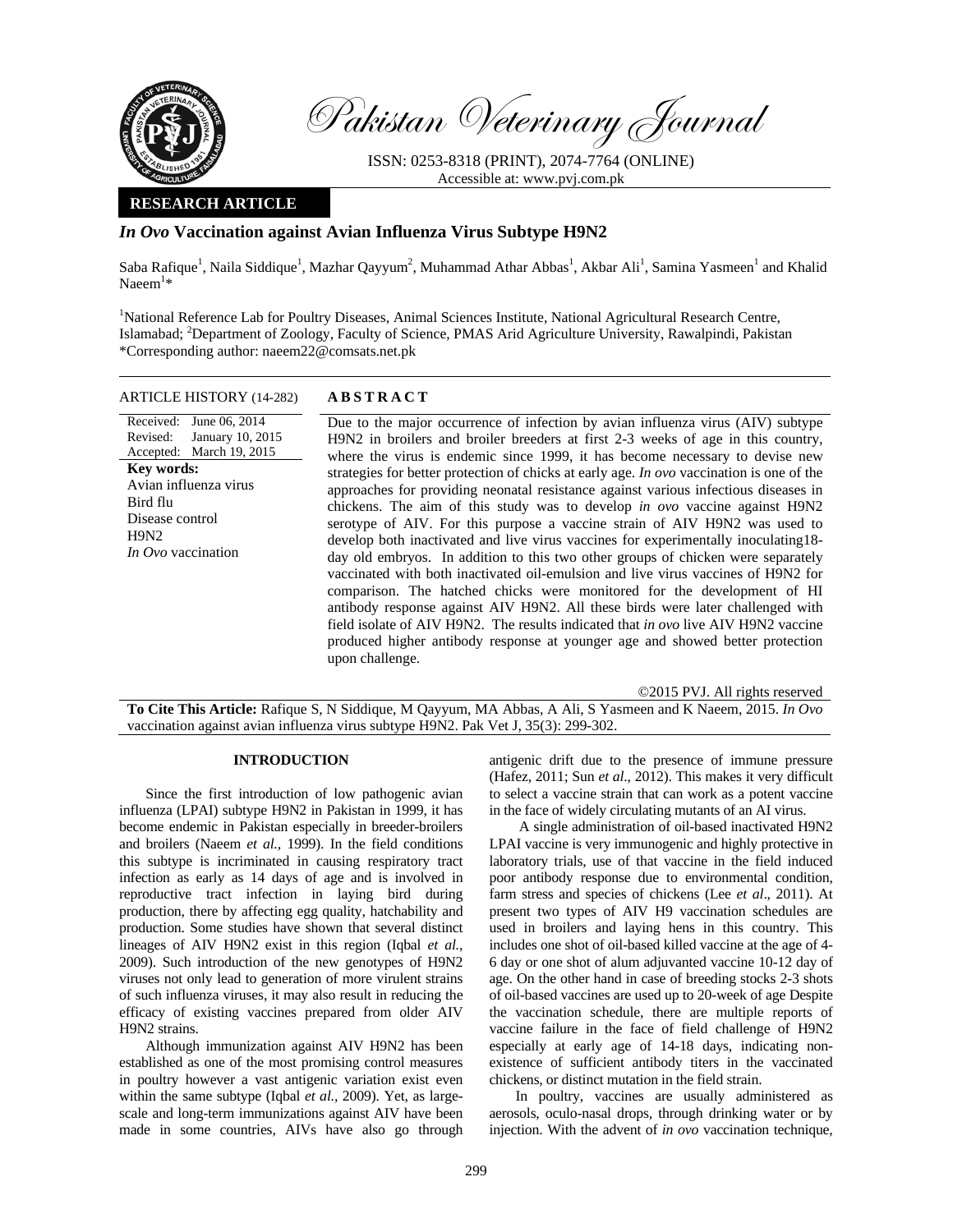several advantages have been encountered over the above mentioned methods, like less neonatal resistance, administration of uniform dose of virus, and reduced handling charges by treating individual chick. *In ovo* vaccination of  $18<sup>th</sup>$  day old embryo has been routinely experienced for the last two decades in commercial chickens in the US (Wakenell *et al.*, 2002). Thus, mass delivery of new vaccines by this route can be easily adopted by the local industry. Especially in the current scenario of environmentally controlled housing system for broiler production in this country, it may be quite feasible to implement appropriate biosecurity measures to avoid the escape of live virus of a vaccine in the field.

Although live vaccination of LPAI type H5 and H7 is not recommended due to the possibility of its reversion to highly pathogenic avian influenza (HPAI), however no reversion of LPAI H9N2 to HPAI has so far been reported in literature. It has also been reported in the past that continuous circulation of LPAI H9N2 in the field and its controlled *in ovo* passaging up to 40 passages has not revealed any major mutation affecting its pathogenic potential (Choi *et al.*, 2008). The work reported here was, therefore, designed to assess the efficacy of a live AIV H9N2 vaccine in comparison with the inactivated oil-based vaccine, using *in ovo* route of vaccination.

## **MATERIALS AND METHODS**

**Source of virus:** An isolate of AIV subtype H9N2, designated as A/Chicken/Pakistan/NARC-3272/08 (H9N2), was obtained from the repository of the National Reference Lab for Poultry Diseases (NRLPD), National Agricultural Research Centre (NARC), Islamabad, for use in this study. This isolate was propagated up to  $13<sup>th</sup>$  passage level in 9-10 day old embryonated Specific Pathogen Free (SPF) chicken eggs as per earlier described procedure for the development of inactivated oil-based and live vaccines (Senne, 2008). Another field isolate recovered from an outbreak of H9N2 and designated as A/Chicken/Pakistan/NARC-7477/08(H9N2) was used as challenge virus in this study.

**Embryonated chicken eggs and Day old chicken:** For this study, SPF embryonated eggs were used for virus propagation for vaccine, however for the vaccine trial the embryonated chicken eggs (ECEs) and day old chickens were obtained from AIV- H9 vaccinated broiler breeder flock with no history of previous AIV infection. These chicks were raised under environmentally controlled and biosafe chicken isolators.

Production of Vaccines: For preparing inactivated vaccine, the vaccine virus was first propagated in 9-10 dayold SPF ECEs and the harvest was titrated in SPF ECEs to adjust the available virus concentration to  $10^8$ EID<sub>50</sub>/0.2 ml of vaccine dose (Reed and Muench, 1938). For killed vaccine, the harvested fluid was inactivated by treating with 0.1% formaldehyde at room temperature for 18 h at a shaker. The viral inactivation was later on confirmed by injecting the material in 10-day-old ECEs and by incubating at 37º C for 72 hr. The viral inactivation was verified by conducting Hem-agglutination test on the allantoic fluid recovered from the above referred eggs (Senne, 2008).The inactivated vaccine virus was

subsequently emulsified with mineral oil adjuvant, following standard protocols (Stone *et al*., 1975). For preparing a live vaccine for AIV H9N2, the vaccine virus stock was adjusted to  $10^3$ EID<sub>50</sub>/0.01ml using normal saline solution for use as live vaccine.

**Hemagglutination inhibition test:** Hemagglutination Inhibition (HI) test was conducted according to the earlier described procedure (Pedersen, 2008). Briefly 25µl of phosphate buffer saline (PBS) pH 7.4 was dispensed into all the wells of U-bottom 96-well microtiter plate, followed by the addition of 25µl of test sera into firs well of row-A. After mixing, it is serially diluted by transferring 25ul to the next well in this row. Row-H of the microtiter plate will serve as positive control. Add 25µl of H9N2 antigen containing 4HA unit of the virus. Incubation of the plate for 30 minutes at room temperature  $(25^{\circ}C)$  was followed by addition of 50µl of 0.5% chicken RBCs suspension into all the wells. Results were recorded after an incubation of 30 minutes at room temperature.

**Experimental design for vaccination and challenge studies:** Experimental Design for H9N2 vaccination: As shown in Table 1, chickens in group-A were tested upon using inactivated oil based vaccine in 18-day old embryos at a dose of 0.2ml/ embryo, via *in ovo* route. Whereas in the case of Group B chickens, only live AIV H9N2 vaccine was injected via *in ovo* route at a dose of 0.01ml/embryo. All the embryonated eggs in different groups were vaccinated by following a standard inoculation method (Ahmad and Sharma, 1992). In group C and D, the chickens were injected via subcutaneous and intranasal routes with inactivated oil-based vaccine and live vaccine, respectively. However, chickens in group E were kept as unvaccinated control.

 In this study the parameters of performance of *in ovo* vaccination in terms of hatchability, chick's survival, production of antibodies and protection upon challenge were compared with conventional post-hatch vaccination data. For this purpose 2-3 ml blood samples were collected weekly from 5 chicks each time selected randomly from each vaccine group (Table 3) and sera were separated and centrifuged at 800xg for 10 minutes and subsequently stored at -80 C until used. HI test was performed on all serum samples using the antigen prepared from H9N2 virus used in the vaccine (Beard, 1980). The HI antibody titers were expressed as the reciprocal of the highest dilution of antisera showing hemagglutination. A geometric mean titer (GMT) for each group of sera was subsequently determined (Brugh, 1978).

Experimental challenge-protection study: At 49 days of age, all the birds in different groups were challenged using with a field isolate of AIV-H9N2 with a dose of  $10^5$ EID50/0.2ml/bird. Following intranasal virus challenge the chickens were closely observed daily for clinical signs and symptoms of disease such as coughing, sneezing, swollen sinuses, anorexia and diarrhea. To isolate the challenged virus, oropharyngeal and cloacal swab samples from the challenged group were collected at 1, 5, and 10 days post infection (dpi) from all the chicks, suspending in 1 ml of virus transport media. The samples were subsequently inoculated into three 9-10 day-old SPF ECEs respectively, followed by assessment of the virus growth from the allantoic fluids as per procedure described by (OIE, 2012).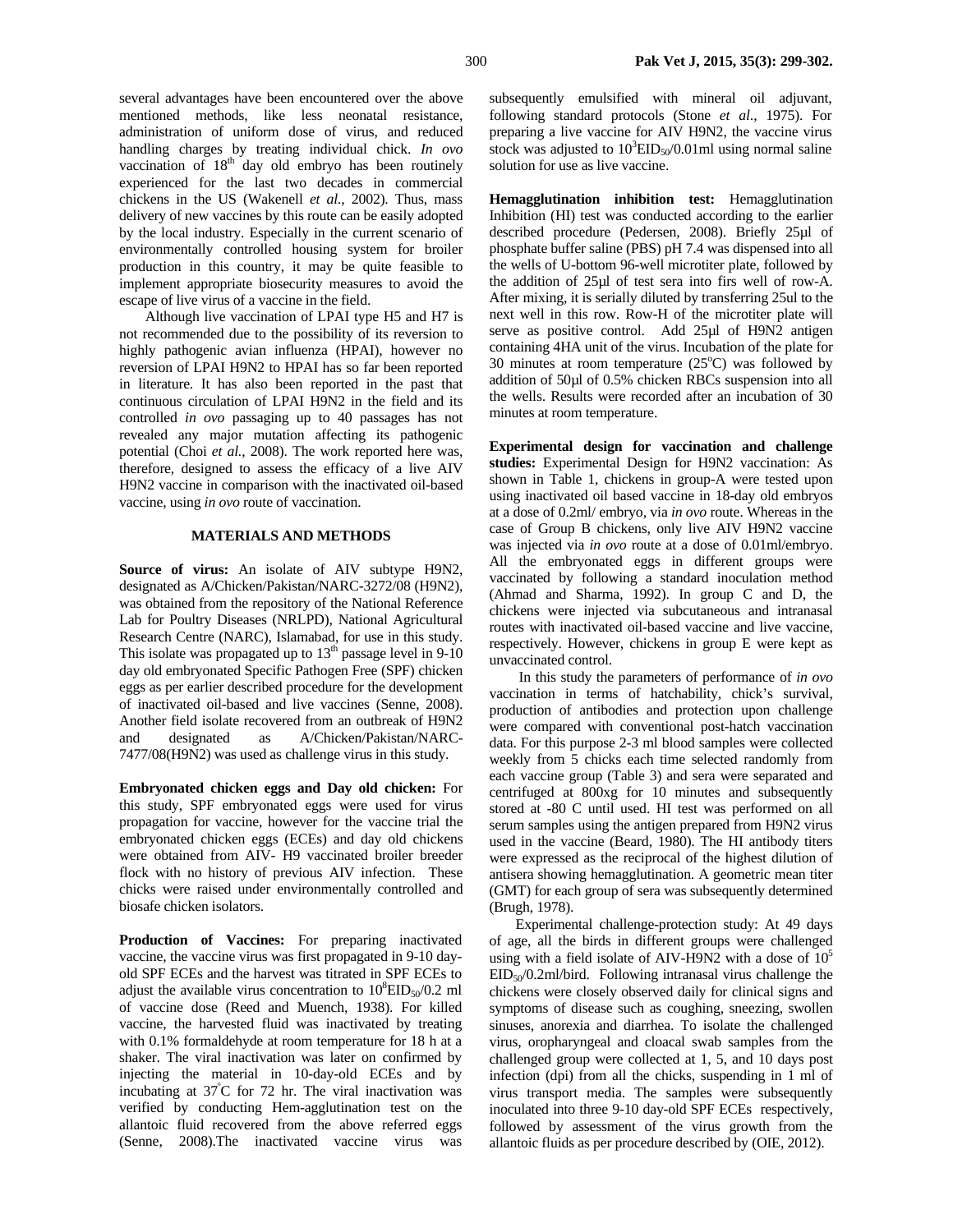#### **RESULTS**

*In ovo* vaccination is an emerging trend in the poultry industry. The experimental data gathered in this study revealed that the vaccine virus used in this study had no negative effect on the hatchability of embryos upon *in-ovo* inoculation (Table 2). The percentages of hatched chicks and first week survival percentage from inoculated eggs of group A and B were close to the eggs hatched without any inoculation. Post-vaccination HI serology of various groups is depicted in Table 3. The data indicates sharp increase in antibody titers in all the groups from day 1 onward up to day 7 due to high absorption of maternal antibodies against AIV H9N2. Thereafter, as compared to all other groups, the group-B, which was given *in ovo* live vaccination, H9N2 antibody titer started stabilizing and eventually increased to significantly higher levels (Table 3). However the groups receiving inactivated *in ovo* vaccine started showing increase in antibody response against AIV H9 at  $35<sup>th</sup>$  day post vaccination. On the other hand, HI antibody titers continued to increase in the live *in ovo* vaccine group (B). It was further recorded that the increase in antibody titer and its systemic decline was also not evident even in case of group D where live intraocular vaccination was used. It therefore, appears that *in-ovo* live vaccination is capable to significantly increase immune response against H9N2 in poultry, surpassing similar protection offered by other types of AI killed vaccines. These findings also indicate that the live vaccine virus was able to breach passive immunity barrier and seroconvert properly.

The data regarding post vaccination challenge in this study is depicted in Table 4. This reveals that better protection was obtained in the groups receiving *in ovo* live or inactivated vaccine as compared to other route and type of vaccines. Furthermore, only in group B, post-challenge shedding of AIV H9 was only detected on  $5<sup>th</sup>$  day, whereas in rest of the groups this shedding was detectable both on  $5<sup>th</sup>$  and  $10<sup>th</sup>$  day post-challenge Table 5.

### **DISCUSSION**

Avian influenza viruses (AIV) of the H9N2 subtype are prevalent worldwide being common in poultry population in Asia and the Middle East (Davidson *et al*., 2014). *In ovo* vaccination is a encouraging trend in the poultry industry because of its advantages like insignificant manpower involvement, induction of neonatal resistance and better protection. On the other hand, live vaccine failure is quite common in poultry due to non-maintenance of cold chains of vaccines, poor selection of vaccine strain, insufficient vaccine virus dose, presence of high levels of maternal antibodies in host, and faulty vaccination schedule. Chicken hatchability is an economically important parameter for the poultry industry. Previous studies have also shown that *in ovo* vaccines do not adversely affect hatchability or survival of hatched chicks (Riaz *et al.*, 2004).

Proper dose of vaccine virus to be administered *in ovo* is also critical for achieving satisfactory hatchability and immune response. However, administration of very low dose of vaccine may lead to insufficient antibody response (Ahmad and Sharma, 1992). For successful embryo vaccination, the selected vaccine dose should induce sufficient protective response in chickens having maternal antibodies against the vaccine virus. Such vaccine should also be safe for the embryos having minimum levels of maternal antibodies and should not hamper hatchability or survival of the chicks.

It therefore, appears that *in ovo* live vaccination is capable to significantly increase immune response against H9N2 in poultry, surpassing similar protection offered by other types of AI vaccines. Similar results were reported from some earlier studies on *in ovo* vaccination against MD and IBD (Zhang and Sharma, 2001).

Following *in ovo* administration, the vaccine virus replicates in embryonic tissues and this early virus replication leads to the development of protective

|  |  |  |  | <b>Table 1:</b> Vaccine dose plan and route of vaccination in different groups on the basis of vaccine type |  |  |  |  |  |
|--|--|--|--|-------------------------------------------------------------------------------------------------------------|--|--|--|--|--|
|  |  |  |  |                                                                                                             |  |  |  |  |  |

| Vaccine type             | Vaccine ID/Group | No. of ECE*/Chicks | Embryo/Chick age & Route of vaccination | Dose (ml) |  |  |  |  |  |
|--------------------------|------------------|--------------------|-----------------------------------------|-----------|--|--|--|--|--|
| Inactivated oil based    |                  | <b>35 ECE</b>      | 18 Day in-ovo                           | v.∠       |  |  |  |  |  |
| Live vaccine             |                  | <b>23 ECE</b>      | 18 Day in-ovo                           | 0.01      |  |  |  |  |  |
| Inactivated oil based    |                  | 20 chicks          | Subcutaneous                            | 0.2       |  |  |  |  |  |
| Live vaccine             |                  | 20 chicks          | intranasal                              | 0.01      |  |  |  |  |  |
| Control (non-vaccinated) |                  | 35 chicks          | none                                    | none      |  |  |  |  |  |

\*ECE-Embryonated Chicken eggs.

**Table 2:** Effect of *in-ovo* vaccination of AIV subtype H9N2 on hatchability and first week survival of Hatched chicks

| Vaccines    | Egg type           | No. of embryonated eggs used | No. of chicks hatched (%)*                                                                                  | $I^{st}$ week survival rate $(\%)^*$ |
|-------------|--------------------|------------------------------|-------------------------------------------------------------------------------------------------------------|--------------------------------------|
|             | Commercial eggs    | J J                          | 25/35(71)                                                                                                   |                                      |
|             | Commercial eggs    |                              | 19/23 (82.6)                                                                                                | 82.6                                 |
| $C^{**}$    | Chicks             | NA                           | <b>NA</b>                                                                                                   | 90                                   |
| D**         | Chicks             | NA                           | NA                                                                                                          | 90                                   |
|             | Commercial eggs    |                              | 30/35 (85.5)                                                                                                | 85.5                                 |
| $1.1 - 1.1$ | $\sim$ $\sim$<br>. | $\cdots$<br>$\sqrt{2}$<br>.  | $\mathbf{r} = \mathbf{r} \cdot \mathbf{r} + \mathbf{r} \cdot \mathbf{r} + \mathbf{r} \cdot \mathbf{r}$<br>. | $\sim$<br>$\sqrt{2}$<br>.            |

\*Figures in parenthesis show % hatchability = (No. of chicks hatched/No. of eggs vaccinated) ×100); \*\*Day old chicks used; % survival= (No. of chicks alive 7 days post-hatch /No. of chicks hatched) ×100; NA = Not Applicable.

**Table 3:** Vaccine efficacy against AIV subtype H9N2

|                                  | Serology(GMT) |                          |           |        |        |                                |        |        |        |        |
|----------------------------------|---------------|--------------------------|-----------|--------|--------|--------------------------------|--------|--------|--------|--------|
| Post-vaccination antibody titers |               |                          |           |        |        | Post-challenge antibody titers |        |        |        |        |
| Vaccine ID/Group                 | Day           | Dav 7                    | 14<br>Day | Dav 21 | Day 28 | Day 35                         | Day 42 | Day 49 | Day 56 | Day 63 |
|                                  | 64            | 294.1                    | 190       | 90.5   | 48.5   | 11.4                           | 36.8   | 22.6   | 16     |        |
|                                  | 79            | 147                      | 136       | 100    | 100    | 588.                           | 776    | 1024   | 724    | 32     |
|                                  |               | $\overline{\phantom{a}}$ | 126       | 19.2   | 112.6  | 117.7                          | 24.3   | 38     | 14     |        |
|                                  |               | $\overline{\phantom{a}}$ | 116       | 127    | l 19   | l 12                           | 24.3   | 16     | 14.9   |        |
|                                  | 90.5          | 207.9                    | 32        | 22.6   | 21.1   | 13.9                           | 14.3   | 6.1    | 32     | 64     |

\*No. of samples tested on weekly basis: 5 samples/group randomly.